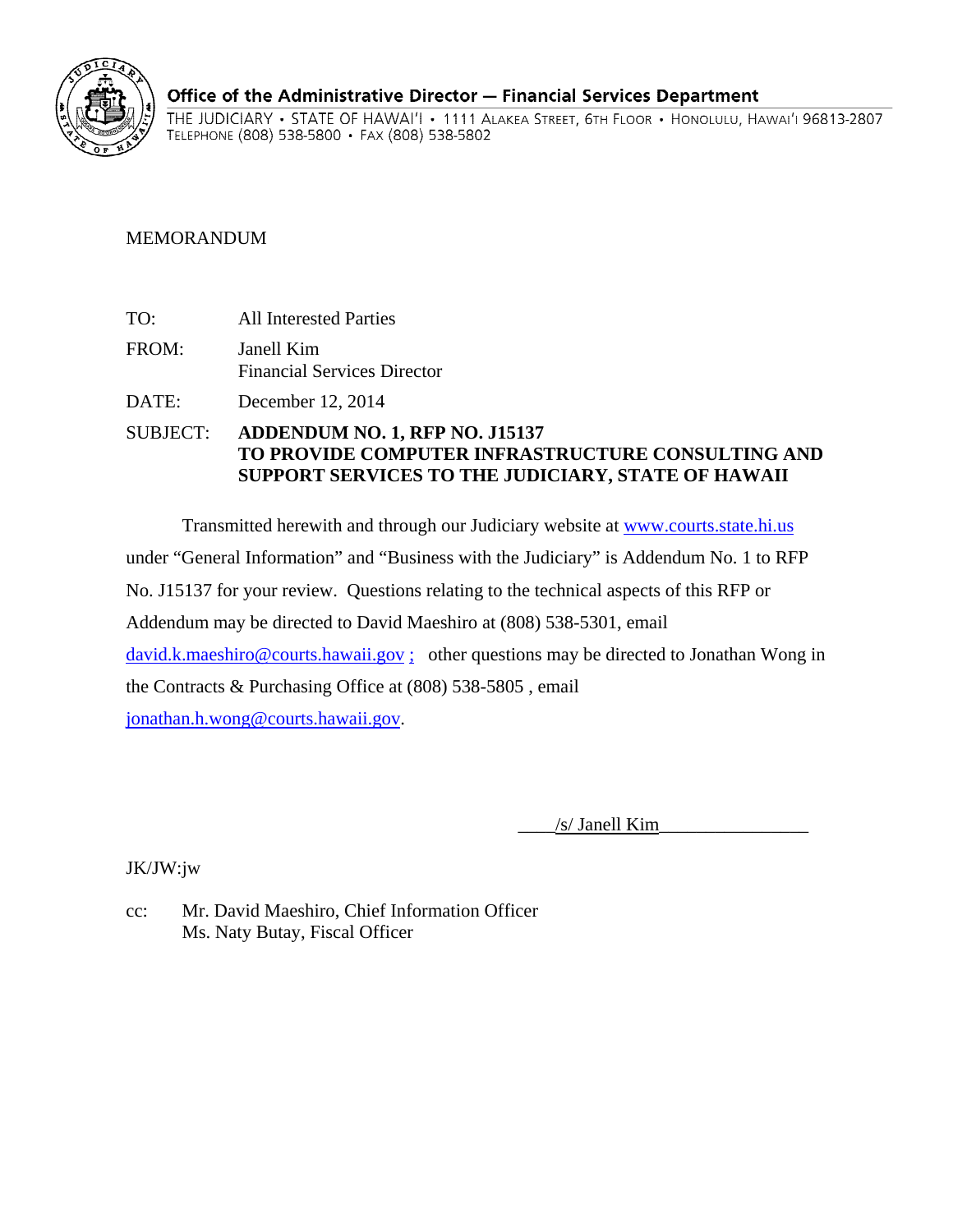## **REQUEST FOR PROPOSALS NO. J15137 TO PROVIDE COMPUTER INFRASTRUCTURE CONSULTING AND SUPPORT SERVICES TO THE JUDICIARY, STATE OF HAWAII**

## **ADDENDUM NO. 1**

## **DECEMBER 12, 2014**

Based primarily on written questions submitted by interested vendors, RFP J15137 shall be amended as indicated below.

## **A. The following questions were submitted and are being answered in accordance with this RFP:**

#### **1. Bidders Conference Questions:**

- Q1. On-site Office space and Local Representative. Can the on-site office space (to be provided to the selected offeror by Judiciary per RFP section 2.2.18 b) be used in lieu of the requirement for the selected offeror to have an Oahu office location (per RFP section 3.7.3)?
- A1. We responded, "Yes" to this question in the bidders' conference in error. The onsite office space to be provided by the Judiciary CANNOT be used in lieu of the Oahu office location requirement.
- Q2. How many contractor "Full Time Equivalents" are currently being used to support the work defined by the RFP?
- A2. We responded with, "15-20" in the bidders' conference in error. In retrospect, we are revising this number down to approximately six to seven FTE's, on average annually. Note that this estimate is an average and not necessarily indicative of what may be needed during periods of peak support utilization.

#### **2. Vendor 1 Questions:**

- Q3. Does the Judiciary have an Asset Management system to keep track of data and telecommunications equipment?
- A3. Our fixed asset inventory is handled via an application called 4Gov. Among other things, this application is used for general fixed asset inventory purposes. The Judiciary's Fiscal Office keeps an inventory and issues ID tags for all fixed assets (i.e., more than just telecommunications equipment).

Other than that, there is really no one asset management system used to keep track of telecommunications equipment in an automated fashion. Multiple methods are currently used for telecommunication equipment inventory management to include Visio diagrams, spreadsheets, Zenoss system, etc. Our Help Desk uses LANDesk, but not specifically for inventory management of telecommunications equipment.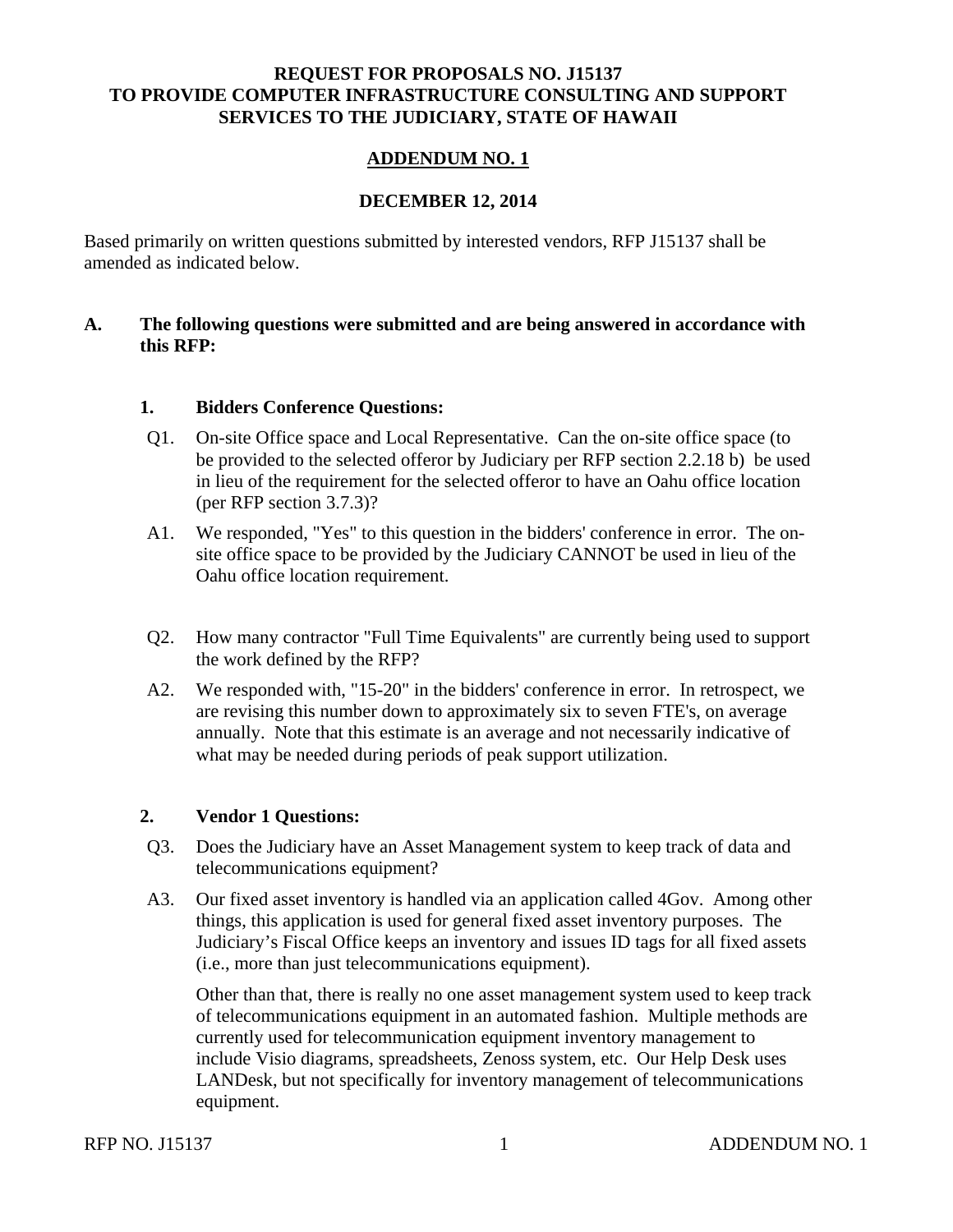- Q4. Please describe the master technology lifecycle approach in place regarding network equipment maintenance, migration, and replacement; is it planned or more subject to budgetary and event-based concerns?
- A4. There is no official product lifecycle management plan in place to manage equipment from installation to end of life. It is based more on budgetary, event based concerns, and time sensitive needs. This issue is one of the "planning" activities that could fall within the scope of this RFP.
- Q5. Please describe the Judiciary's approach to Cisco Smartnet maintenance coverage; what components and/or software are or are not covered.
- A5. The Judiciary's Cisco Smartnet covers hardware and software to include:
	- a. Routers
	- b. Core Switch
	- c. Security (PIX), ASA
	- d. Wireless
	- e. VMware
	- f. VoIP servers
	- g. VoIP analog gateway
	- h. Unfied Communication Software Subscription
	- i. Video Surveillance server and cameras

The Judiciary does not subscribe to Cisco Smartnet for Catalyst Switches in each IDF and VoIP phone instruments. Instead, a small inventory of spare parts is maintained.

- Q6. Please describe the relationships between the Judiciary (IT) on Oahu and the various neighbor island IT resources regarding (in general):
- A6. Funding for IT products, projects and services
	- a. In general, ITSD funds projects that will affect employees on a statewide level. Examples of this include purchasing a new multipoint video control unit for conference calls, future plans to upgrade ethernet switches/routers, WAN links, ISDN PRI links, etc.
	- b. Upgrade and migration for consistency of operations

See response to item a, above.

c. Hierarchy and relative areas of authority and responsibility

ITSD is responsible for implementation and maintenance of IT systems that, basically, have a statewide impact. In addition, each circuit listed below may also purchase and implement systems that will benefit them individually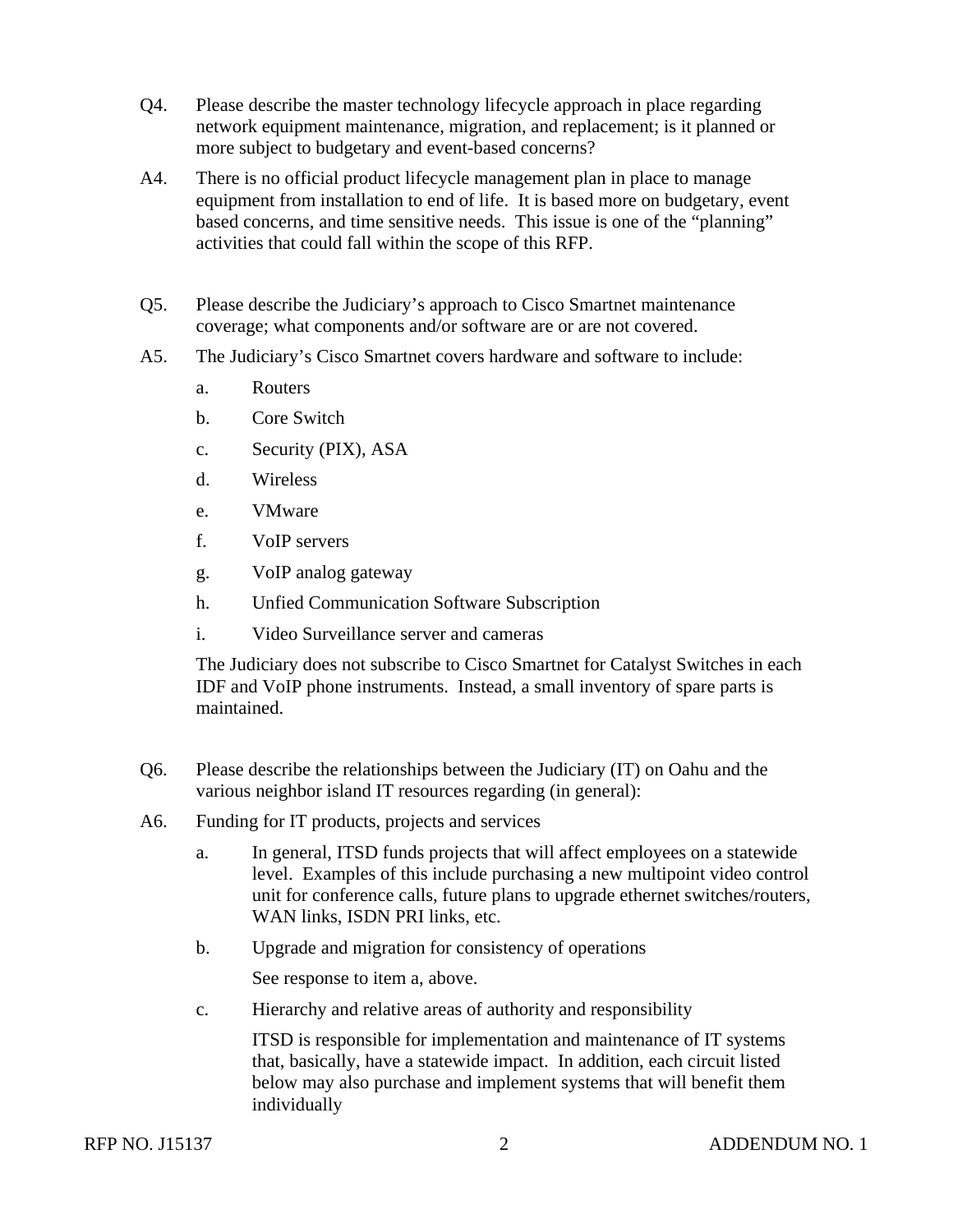First Circuit – City and County of Honolulu Second Circuit – Maui County (includes Maui, Molokai, and Lanai Third Circuit – Hawaii County Fifth Circuit – Kauai County

- Q7. Please describe network monitoring and management platforms, products, and services in place currently.
- A7. The Judiciary uses Zenoss to monitor equipment connected to the network, and to provide status and event notification on a realtime basis. Cacti is used to monitor the network and provide historical data. Wire Shark is used for troubleshooting network issues. ArcSight is used for security and event management
- Q8. Has the Judiciary conducted data application traffic studies recently?
- A8. Yes, ITCD recently completed an internal Judiciary network assessment illustrating data-carrying capacity vs. typical usage patterns over particular circuits at particular locations of interest. The study used this baseline information to describe and extrapolate Judiciary Information Management Systems application data impacts and specifically address projected network impacts of a new District Court Criminal module deployment in December 2014 (and conversely, data application impacts by network traffic). ITCD monitoring continues as a normal operational function.
- Q9. The RFP calls for an onsite resource each day. What have been the typical tasks performed by this resource regarding networking and telecommunications?
- A9. Typical tasks are as follows:
	- a. Planning the onsite resource assists with the planning and implementation of products and services that will benefit the Judiciary. These projects may to be alleviate current issues, to avoid potential issues, or to satisfy the needs of employees in the future. For example, with the increased use of video in our network, what do we need to do to prevent network traffic congestion (e.g., larger WAN bandwidth, upgraded routers and switches, etc).
	- b. Installation assist Judiciary staff to install and implement hardware or software. A recent example of this is the deployment of the Cisco WebEx video conferencing system. The on-site resource assisted in getting the system installed, program software, make sure it is deployed to the end users in a satisfactory manner, and answer any questions going forward.
	- c. Troubleshooting assist Judiciary staff in the event of an equipment outage, software issues, network issues, etc. An example of this is if a department complains of slowness in their daily online work, consultant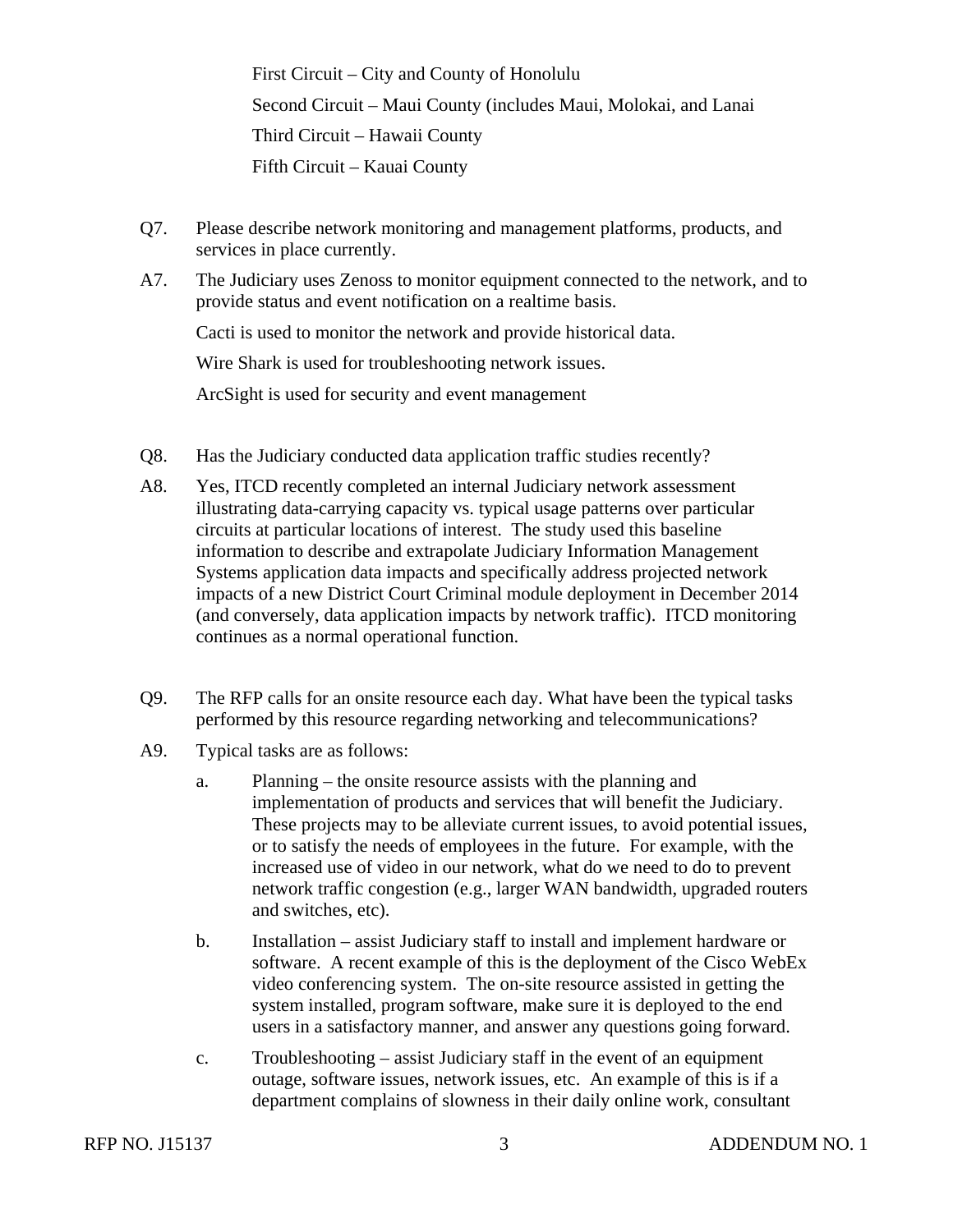will help to run traces to find out if it involves the network or any telecom related services.

- Q10. Please describe (in general) how voice, video, and data applications segregated physically and logically throughout the Judiciary network.
- A10. For network connectivity, there are two DS3's connected at the Judiciary's main data center at District Court. There is a DS1 connection installed at each of some thirty sites throughout the state.

In addition, there are NGN circuits from the State of Hawaii Information and Communications Services Division (ICSD) installed at the following sites:

- a. District Court Main Data Center
- b. Ronald T. Moon Judiciary Complex in Kapolei
- c. Maui Main Courthouse
- d. Hilo Main Courthouse
- e. Kona Main Courthouse
- f. Kauai Main Courthouse

VLAN's separate voice and data traffic. For the six sites listed above with an NGN circuit, data traffic is routed over the NGN circuit and voice traffic is routed over the DS1 circuit. At all other sites, voice, video, and data, route over the T1.

#### **3. Vendor 2 Questions:**

- Q11. For network and non-Mainframe server infrastructure what is the support coverage expectations?
- A11. Because the network and Telecom systems are critical to the Judiciary's ability to respond to the public, our systems need to be operational 24x7. Therefore, our support coverage would need to support that goal.
- Q12. Please confirm if all corporate PC's, printer, scanners and other desktop hardware is included in the support scope of the RFP? If so, is there an inventory count of devices available for review?
- A12. Corporate PC's, printers, scanners, and other desktop hardware are NOT included in the support scope of this RFP.
- Q13. Please confirm if Novell directory services is included in the daily support scope of the RFP?
- A13. Support of the Novell Directory Services infrastructure is NOT included in the scope of this RFP.
- Q14. Please confirm if MS Office, Wordperfect, Notes email is included in the daily support scope of the RFP?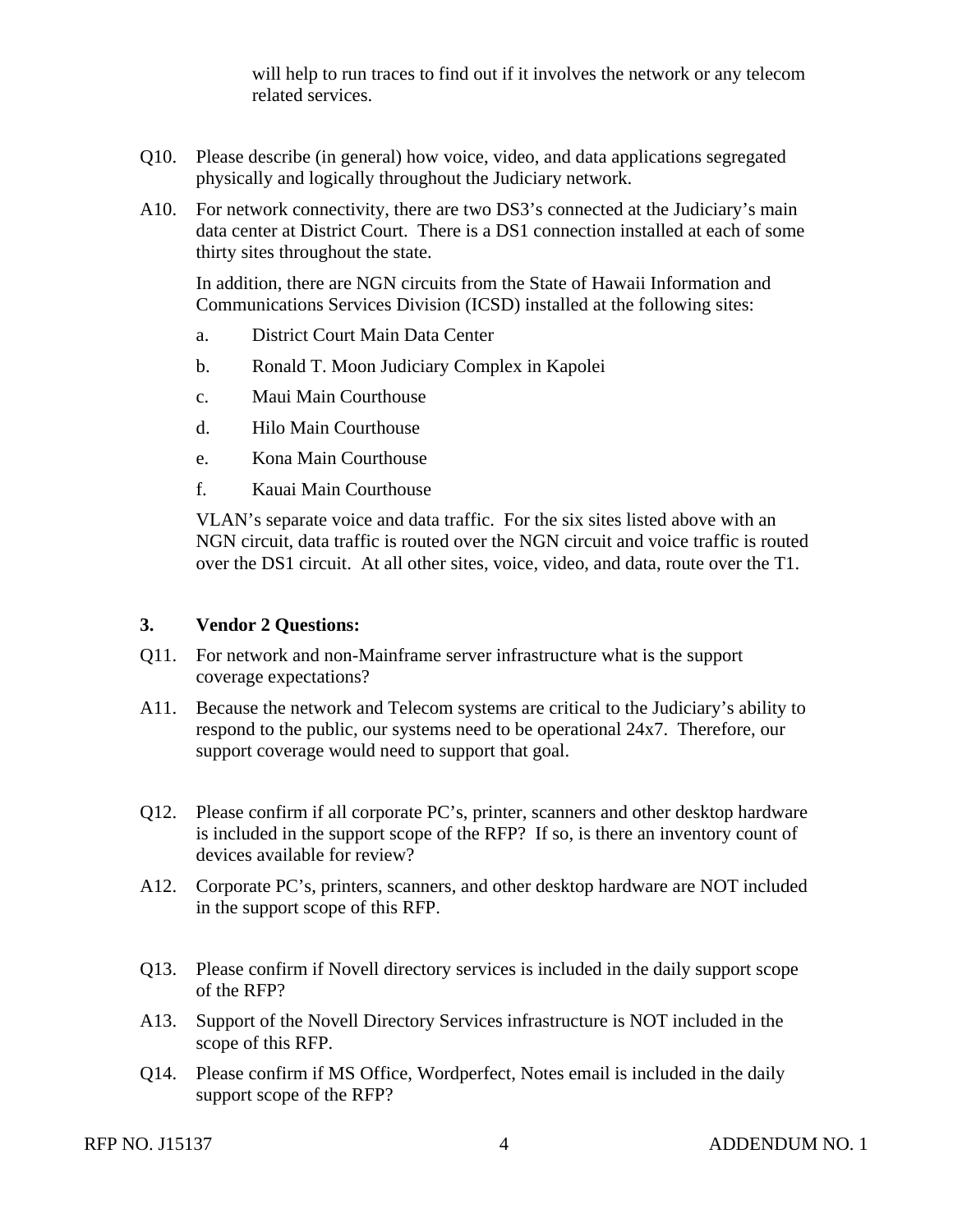- A14. MS Office, WordPerfect, and Lotus Notes email are NOT included in the support scope of this RFP.
- Q15. Are there any network diagrams that show the high level design, connectivity and/or security aspects (firewalls/dmz's) for all of Judiciary's office locations?
- A15. Refer to attached diagram.
- Q16. Does wage certification only apply to US employees or all employees including off shore resources?
- A16. The wage certificate must be signed by the contractor to certify that the wage rates provided in the RFP will be applicable to all contractor's employees, foreign or domestic, who are providing the specified services.
- Q17. Who will be responsible for activities like patching? Are there defined SLA's on this as it pertains to security? What tools currently exist to support this?
- A17. Specific responsibilities for server patching will be agreed upon between the selected vendor and the Judiciary via Statements of Work (SOW).

Currently, and specifically only to the JIMS infrastructure, the Judiciary requires the vendor to support just about all of the JIMS maintenance activities, including server patching at all levels across the deployed JIMS infrastructure, as described in Requirements sections 2.3 and 2.4. As key infrastructure component maintenance (including patching) may have unpredicted or unforeseen impacts, requiring assistance from Production Support (described in section 2.4.2) or other areas, the centralized management of these activities provides end-to-end visibility and planning to minimize overall risk. Remote access tools are available to help support this activity.

In other areas, PatchLink is used sporadically.

- Q18. What support for Mobile is expected to be provided to the Judiciary? Is Mobile Device Management in scope, out of scope?
- Any support for mobile devices and/or management will be defined by a SOW. A18. Any support for mobile devices and/or management will be defined by a SOW. While we were not anticipating an immediate need for this kind of support, but it could be a future need under this RFP.

## **4. Vendor 3 Questions:**

Q19. Could you please clarify the scope of this RFP? During the Bidder's Conference it was stated that the purpose of the RFP was mainly to provide infrastructure consulting on future directions, mainly for the JIMS project. However, the written RFP includes a much larger scope. It requests bids for task areas such as Production Support, Maintenance, Network Administration, and Database Administration as well as Consulting and Design. It also includes infrastructure pieces that are not part of JIMS. So, could you please clarify the scope?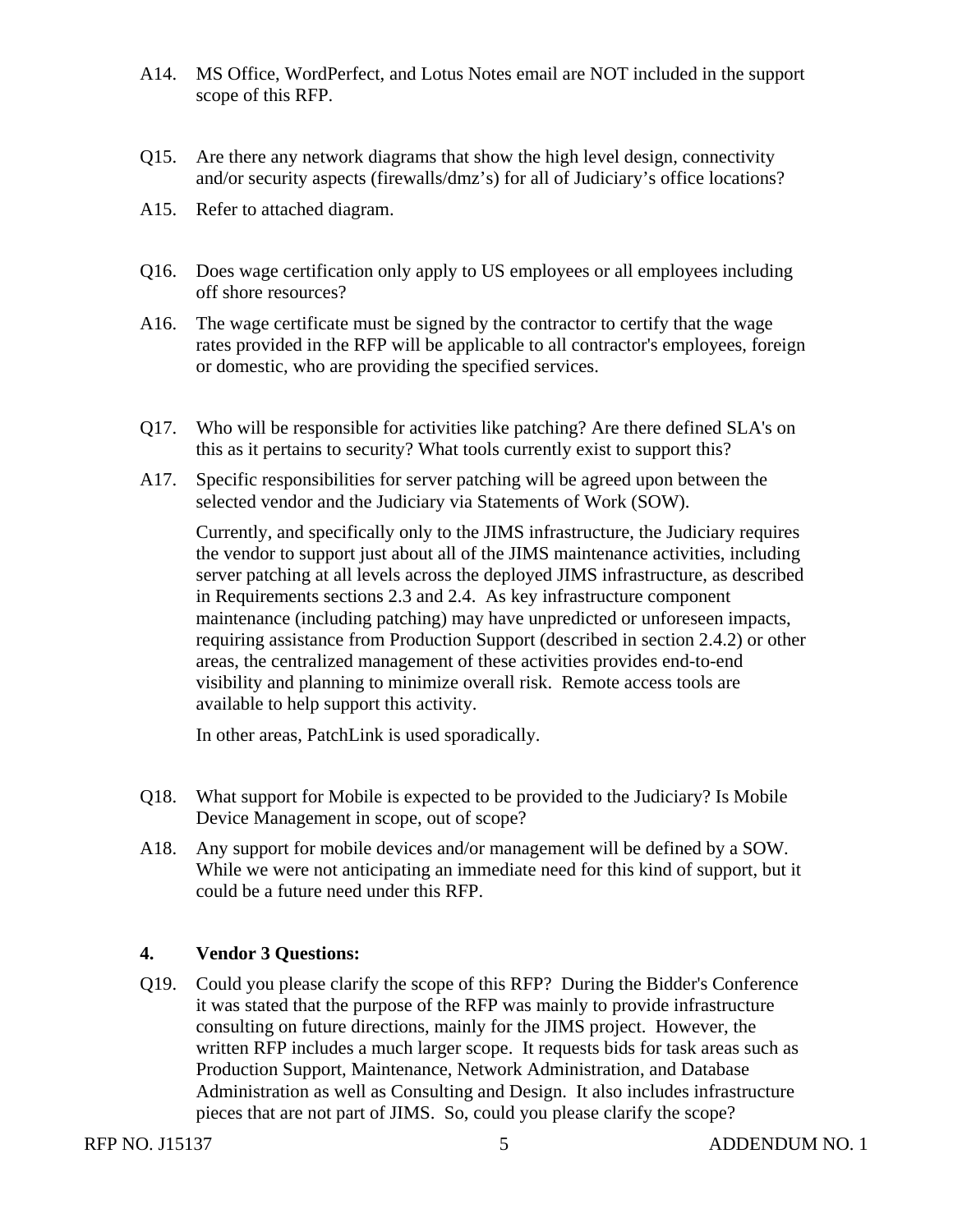planning for lower cost infrastructure must run in parallel. The Infrastructure A19. The RFP is for both support services and consulting. The support services are mission critical and would take priority over the consulting services. The support services are mainly for JIMS but will encompass support beyond JIMS. However, with stagnant and in some instances shrinking budgets, but increasing IT costs and demands there is also a compelling need to plan for the future with the goal of reducing infrastructure costs. That is the support services are priority, but Consulting will not be limited to the JIMS project.

Support services are for those areas where the Judiciary does not currently have a particular expertise within its staff and also to provide support outside of business hours. The primary areas where the consultant's expertise is needed are: Oracle and ADABAS database administration; application servers; mainframe infrastructure; AS400 infrastructure; network infrastructure and network security infrastructure. Although the Judiciary's business hours are Monday to Friday 7:45am and to 4:30 pm, the Judiciary depends on its IT infrastructure for its daily operations. Critical infrastructure must therefore be monitored and failures corrected before the start of the business day. The Judiciary also provides 24 by 7 web services for e-filing and jury services that have critical windows where the services have to be running

## **5. Vendor 4 Questions:**

- Q20. Section 1.1 Please describe the relationships between the Judiciary (IT) on Oahu and the various neighbor island IT resources regarding (in general):
	- a. Funding for IT products, projects and services
	- b. Upgrade and migration for consistency of operations

Hierarchy and relative areas of authority and responsibility

A20. Each court maintains their own budget, as do the various administrative programs. Although system-wide projects, like IT, are handled in a centralized fashion, funding, in these cases, are usually handled centrally, but this is not an absolute. The major expenditures will likely be handled in a centralized fashion. For IT projects, upgrades and migrations are, typically, handled with a central direction/authority.

Each of the courts/circuits has an administrative judge that reports to the Chief Justice. Administrative programs/areas report to the Administrative Director who, in turn, reports to the Chief Justice.

- Q21. Section 2.1 Please identify the software application used to manage Help Desk calls and service tickets. How long has this software application been used at the Judiciary?
- A21. ITCD Helpdesk currently utilizes JIRA, an Atlassian product, for Help Desk related issue tracking. JIRA Tickets are created and distributed to technical teams and individuals within the Enterprise to allow greater across-the-board visibility,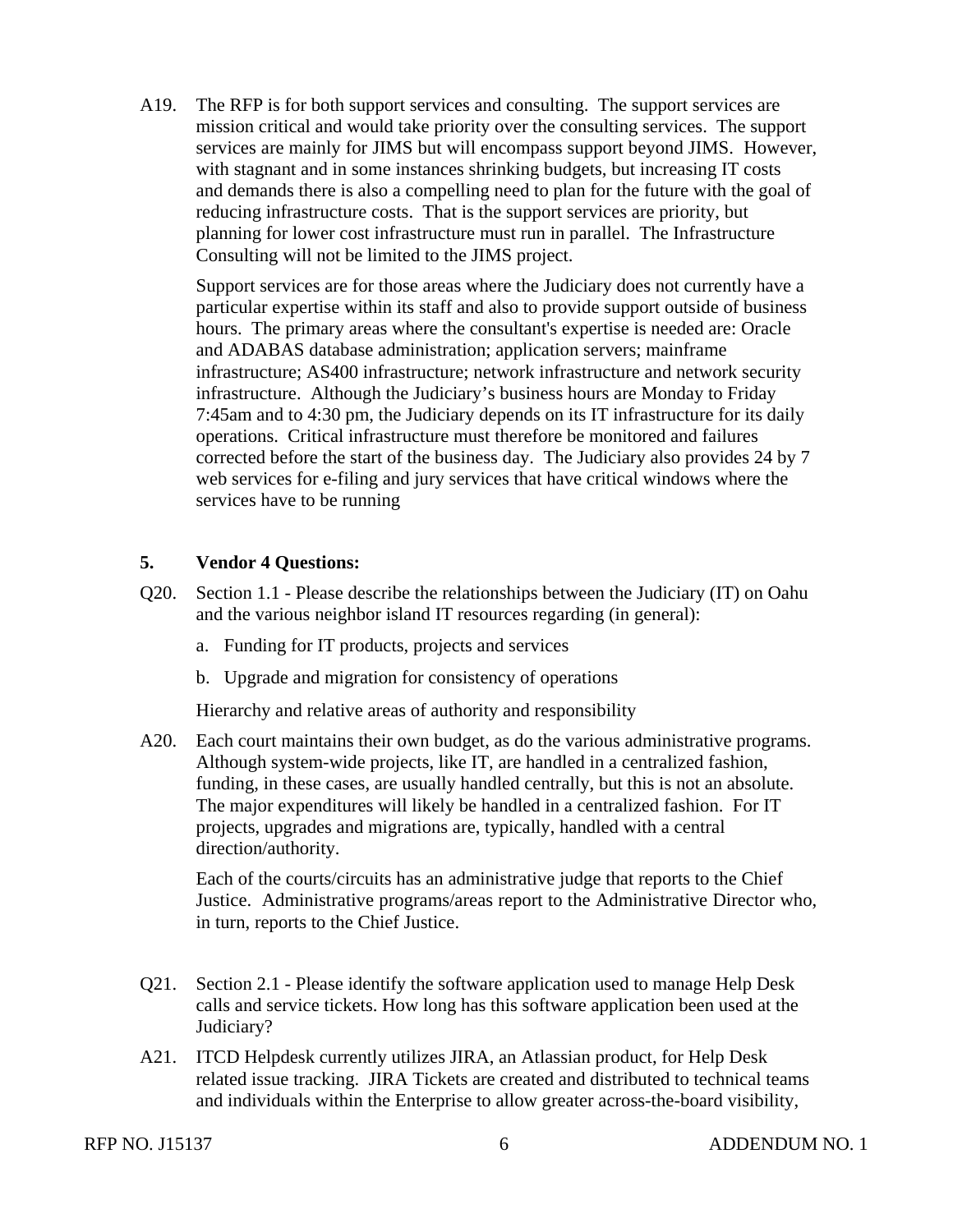collaboration, planning, and project management as service calls are actively worked. The solution is centrally administered and supported via ITCD and includes various plug-ins for other non-HelpDesk groups and business activities, described in Q29. JIRA was deployed beginning in 2012 with legacy service tickets (pre-2012) stored in an offline database.

- Q22. Section 2.1 Regarding the ITSD Help Desk, is the service ticket system integrated with the Circuit Courts IT operations – one service ticket system? Also, what is the approximate current volume of Help Desk calls by category and user area?
- A22. JIRA Service tickets are received across all Judiciary Circuits from courts and operations. Current ticket volume is 18.9 tickets per day (average) with the vast majority directly managed by the ITCD Help Desk. Help Desk are currently only categorized by the requestor. There are future plans to categorize at higher levels such as requestor organization, subject etc.
- Q23. Section 2.2.2 What are the specific SOW service areas the Judiciary anticipates at the start of the contract as the Contractor transitions in and other Infrastructure contracts are phased out?
- A23. See A26
- Q24. Sections 2.2.2, 2.2.10 Please provide guidance on how many of the 60 IT staff (p.1) and SMEs will be allocated to working with and shadowing the Contractor, and up to what % of time they would be available to participate in knowledge transfer. Please provide the roles/responsibilities these IT staff and SMEs will be designated to fill on the project.
- A24. Training would be provided in the areas of Network Administration, Network Security, and Systems Administration and monitoring. There could also be the possibility of training on Database Administration. Systems administration would include all server types and the Enterprise Server or Mainframe. A goal of training would be shifting some of the support work discussed in A25 to the Judiciary's IT staff freeing up budget to have the consultant focus on strategic and business planning. The level of strategic and business planning achieved and contribution to the reduction of infrastructure costs would be a measure of the consultant's success and a factor for contract renewal by the Judiciary.

There are 8 staff in the telecommunications branch for network administration and security. There are 7 staff available for systems administration. There are 7 staff available for monitoring. The Judiciary does not have positions allocated for database administration, but might be able to use staff from the production support staff for routine database administration activities. Training would not be expected to start until after the consultant is able to cutover to full support of mission critical infrastructure. Periodically the consultant would meet with the OIC and Infrastructure Branch managers to discuss their support activities and to determine which activities could be transferred to judiciary staff and the amount of training needed.

RFP NO. J15137 2002 12:00 7 2003 12:00 2004 12:00 2005 12:00 2006 12:00 2006 12:00 2007 2008 12:00 2007 2008 1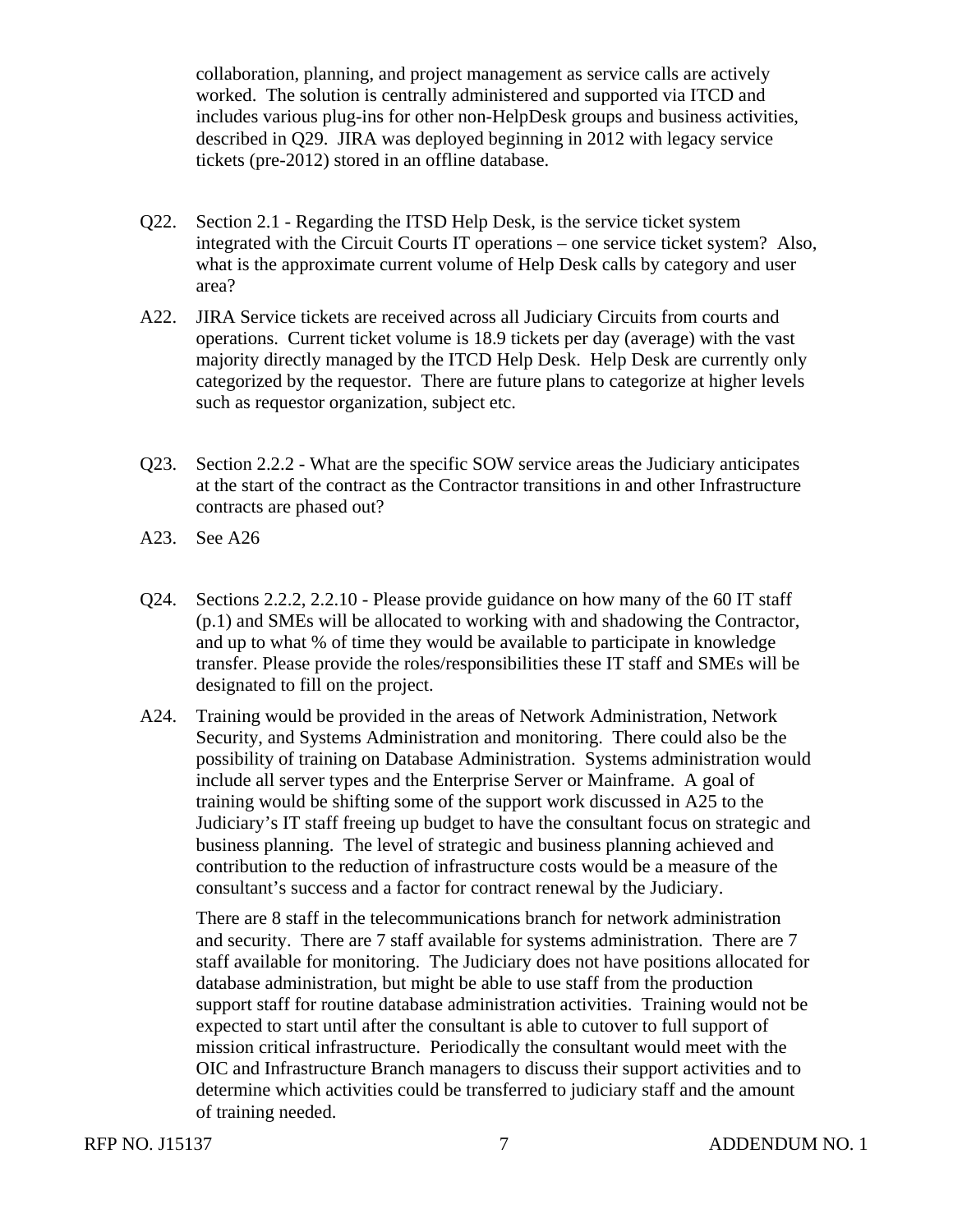- Q25. Section 2.2.4 Is the Judiciary expecting a SOW covering initial Assessments to be the first SOW to be developed and proposed? Are there any other initial SOWs the Judiciary is expecting to be developed and proposed?
- A25. Initial assessments would not be the first SOW. The first priority is production support focused on keeping mission critical infrastructure functioning. The initial SOWs would focus on coming up to speed on mission critical infrastructure such as database administration and mainframe administration and would have to overlap with the current infrastructure consultants' contracts to ensure a smooth transition when the current infrastructure consultants' contracts end. The intent is to extend all current infrastructure contracts to 6/30/15 and the new Infrastructure consultant to support the Infrastructure starting 7/1/15. The second priority would be the support of the periodic release of JIMS updates on a 6-8 week cycle and other critical ITSD projects. The next focus would be the maintenance and refresh of existing infrastructure. Finally, the consultant would work on strategic and business plans to reduce infrastructure costs. The structure and number of the SOWs to support these activities would be the responsibility of the Judiciary OIC and consultant CL to determine using available funding.
- Q26. Section 2.2.4 Are there any other initial SOWs the Judiciary is expecting to entertain for a smooth transition of infrastructure support and maintenance from the current Contractors?
- A26. As explained in A25, successful cutover to production support and the support of critical projects would require that the consultant is able to provide the appropriate level of support when the current infrastructure contracts end. The current plan is to end all existing Infrastructure contracts on 6/30/15. Initial SOWs would focus on understanding mission critical infrastructure and to ensure that the consultant can support this mission critical infrastructure on 7/1/15. The SOWS and monies allocated to these activities would be the responsibility of the OIC and CL to determine. (See also Q23.)
- Q27. Section 2.2.5 What is the process for the Judiciary to communicate with the Contractor for resource limitations (available funds and existing staff) under which a maintainable long-term infrastructure solution must be developed?
- A27. The OIC and CL would be critical to the overall communication process. As appropriate, the JIMS project manager and director of IT would also be consulted on the allocation of the Judiciary's IT existing budget and for requests to the legislature for additional funding, application for grants or other sources of funding. Understanding and working with the State of Hawaii's budget and procurement process, the Judiciary's spending time frames, and legislative budget request process would also be part of the process. For funds the expectation is for communication to take place through regular status meeting with the OIC where the CL would reports usage of monies associated with SOWs. Depending on the consumption of these monies the OIC could adjust the consultant's level of effort, look to Judiciary IT staff to supplement the consultant, and work with the JIMS program manager and IT director to find other sources of funding. At key times

RFP NO. J15137 8 ADDENDUM NO. 1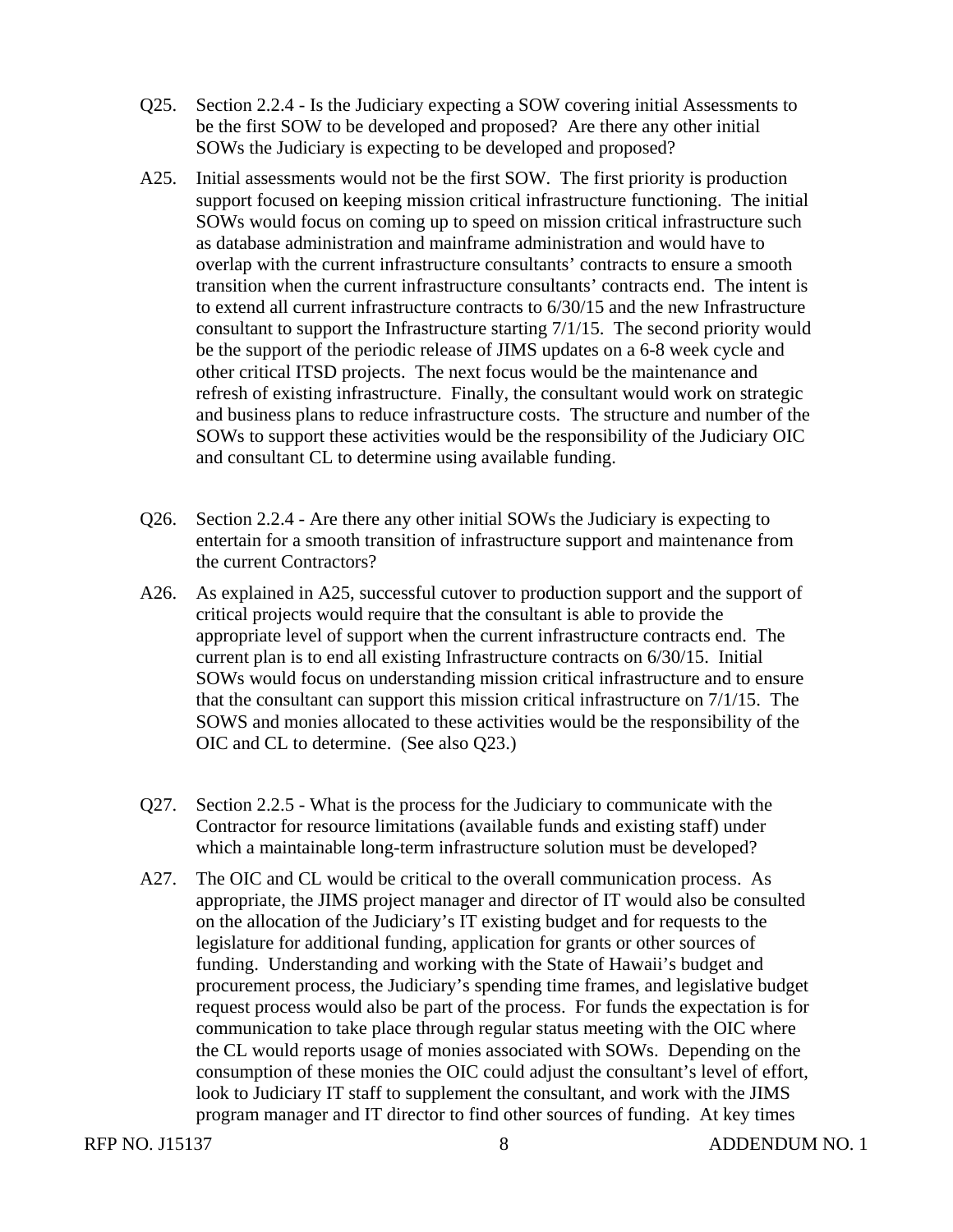through the fiscal year there would be executive meeting to discuss budget requests to the legislature and requests for year-end funding. Hawaii's budget is on a biennium cycle with every other year being a supplemental request. The Judiciary also has a year-end spending process where spending requests are prioritized and remaining year-end funds are reviewed for potential use.

Regular status meetings with the OIC would include the IT Branch Chiefs to consider and allocate Judiciary IT staff to the consultant's activities. Executive meetings would be held with the OIC, JIMS Project Manager and Director of IT for forecasting, planning and overall prioritization of Judiciary IT projects and the allocation of funding.

- Q28. Section 2.2.17 a Please describe the Judiciary team members involved and the process of working with the Contractor to establish the mutually agreed upon fixed price Statements of Work.
- A28. The Judiciary OIC is primary on this activity. As appropriate, the JIMS project manager and director of IT could be part of this activity depending on the need to ask for additional funding or to reduce funding. The Administrative Director of Courts and other key financial and budget managers also ultimately approve expenditures.
- JIRA, Confluence, and Jama do and how is it accessed? Q29. Section 2.2.17 d - Please elaborate on the requirements for maintaining all documents, script code, issues, resolution within Judiciary knowledge bases, and further define the JIRA, Confluence, and Jama knowledge bases. What does
- A29. Judiciary hosted JIRA, Confluence, and JAMA instances are utilized to track issues, progress, store knowledge, reports, provide collaborative elements, and assist in business requirements and software development activities while maintaining a controlled visibility for all shareholders across the organization. JIRA is used by multiple Judiciary support teams as an issue tracking solution (noted in A21 above) and also utilized by multiple operational and business teams, and their constituents, as a project planning and tracking tool. Confluence is used as a central collaboration engine to provide a central repository to share, find, and collaborate on required information for multiple teams to get work done without relying on siloed emails, non-versioned attachments, etc. Team sites, Knowledge bases, and document repositories are actively managed via Confluence. JAMA is currently used to gather and organize project business requirements with direct correlation to software development and Production Support updates/releases. A JIRA/JAMA/Confluence connection provides the ability to functionally collaborate, plan, and share end-to-end project use cases, test cases, release schedules, ticket and sub-ticket tracking, and more with direct-individuals, project teams, departments or across the Enterprise. An instance of Subversion is also maintained and managed to for software code and version control. Access to the web-solutions are available locally via the Judiciary Intranet.
- Q30. Section 2.3 Please identify any software used by the Judiciary that is currently unsupported by the manufacturer due to expired maintenance contracts or support that has been sunset.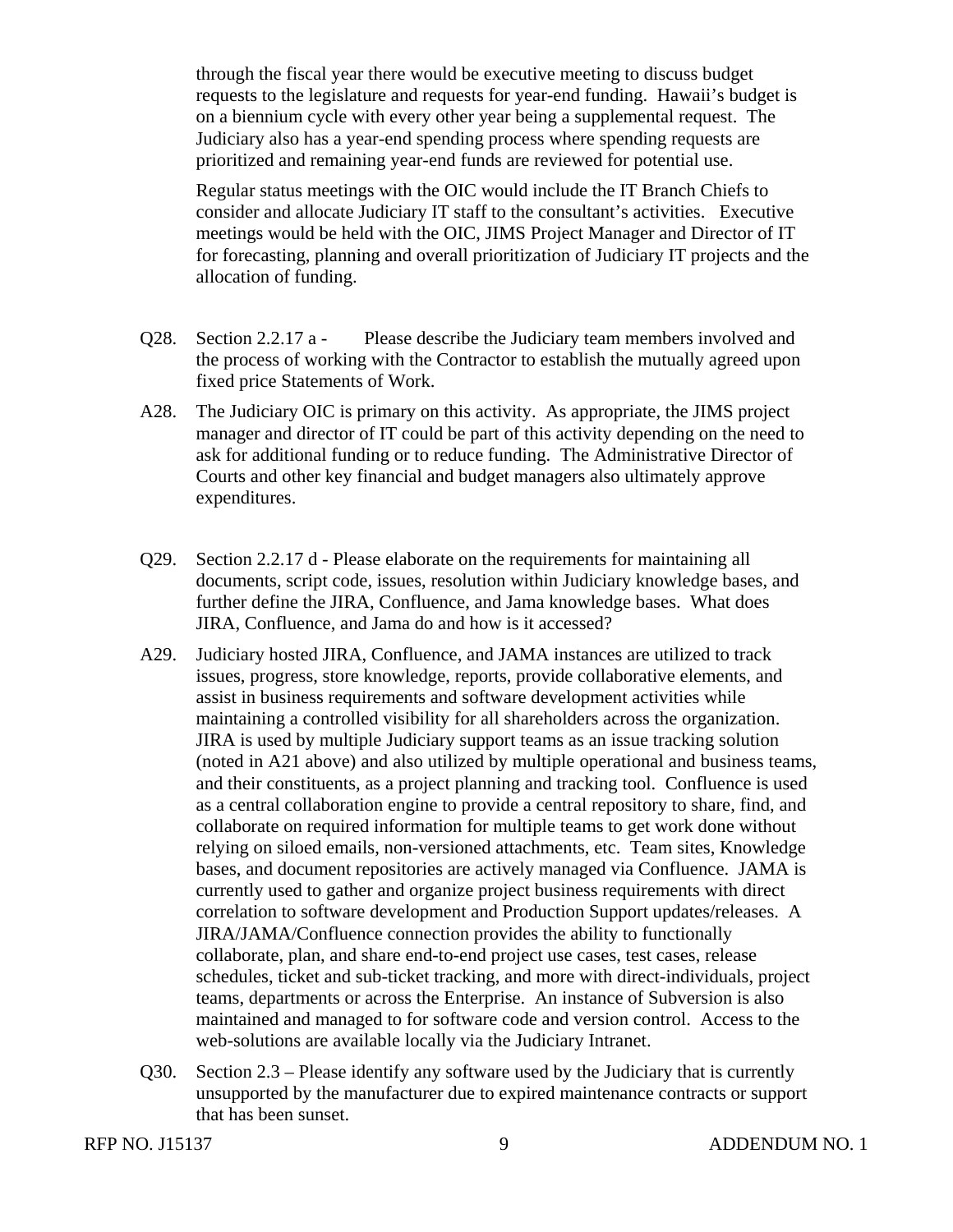- A30. The Judiciary actively strives to ensure that all utilized and mission-critical software are properly maintained and supported through planned upgrades. Upgrade projects are currently underway to modernize legacy systems and/or endof-life software products, many of which are projected for completion prior to the RFP-J15137 notice to proceed. A separate audit will be completed at that time to re-evaluate projected expiration or end-of-support issues.
- Q31. Section 2.3.2 Please provide details on the current version/release of the FirstData AccessNet IVR system supporting traffic fines payment and jury service information and the platform it resides on.
- A31. The current Judiciary IVR system operates as a self-contained solution on a Windows 2003 stand-alone server (noted in Section 2.3.2). The Judiciary is currently engaged in an IVR hardware refresh project to upgrade the solution to a new Windows-based hardware platform. The solution incorporates multiple hardware servers and Dialogic HMP to provide real-time 24-line media processing in production with test/backup capabilities for redundancy and disaster recovery. We anticipate this to be completed in the first half of 2015.
- Q32. Section 2.3.3 Please provide the details explaining when the IBM z-Series hardware and software is scheduled for replacement? Will it be used to run the same application? Will it be used to run additional applications beyond the current application?
- A32. The z-Series is scheduled to be replaced in the first quarter of 2013. It will run run the same application(s) and additional applications are not anticipated at this time.
- Q33. Section 2.3.8 Does the Judiciary have an Asset Management system to keep track of data and telecommunications equipment?
- A33. Our fixed asset inventory is handled via an application called 4Gov. Among other things, this application is used for general fixed asset inventory purposes. The Judiciary's Fiscal Office keeps an inventory and issues ID tags for all fixed assets (i.e., more than just telecommunications equipment).

Other than that, there is really no one asset management system used to keep track of telecommunications equipment in an automated fashion. Multiple methods are currently used for telecommunication equipment inventory management to include Visio diagrams, spreadsheets, Zenoss system, etc. Our Help Desk uses LANDesk, but not specifically for inventory management of telecommunications equipment.

Q34. Section 2.3.8 - Please describe (in general) how voice, video, and data applications segregated physically and logically throughout the Judiciary network.

RFP NO. J15137 10 10 ADDENDUM NO. 1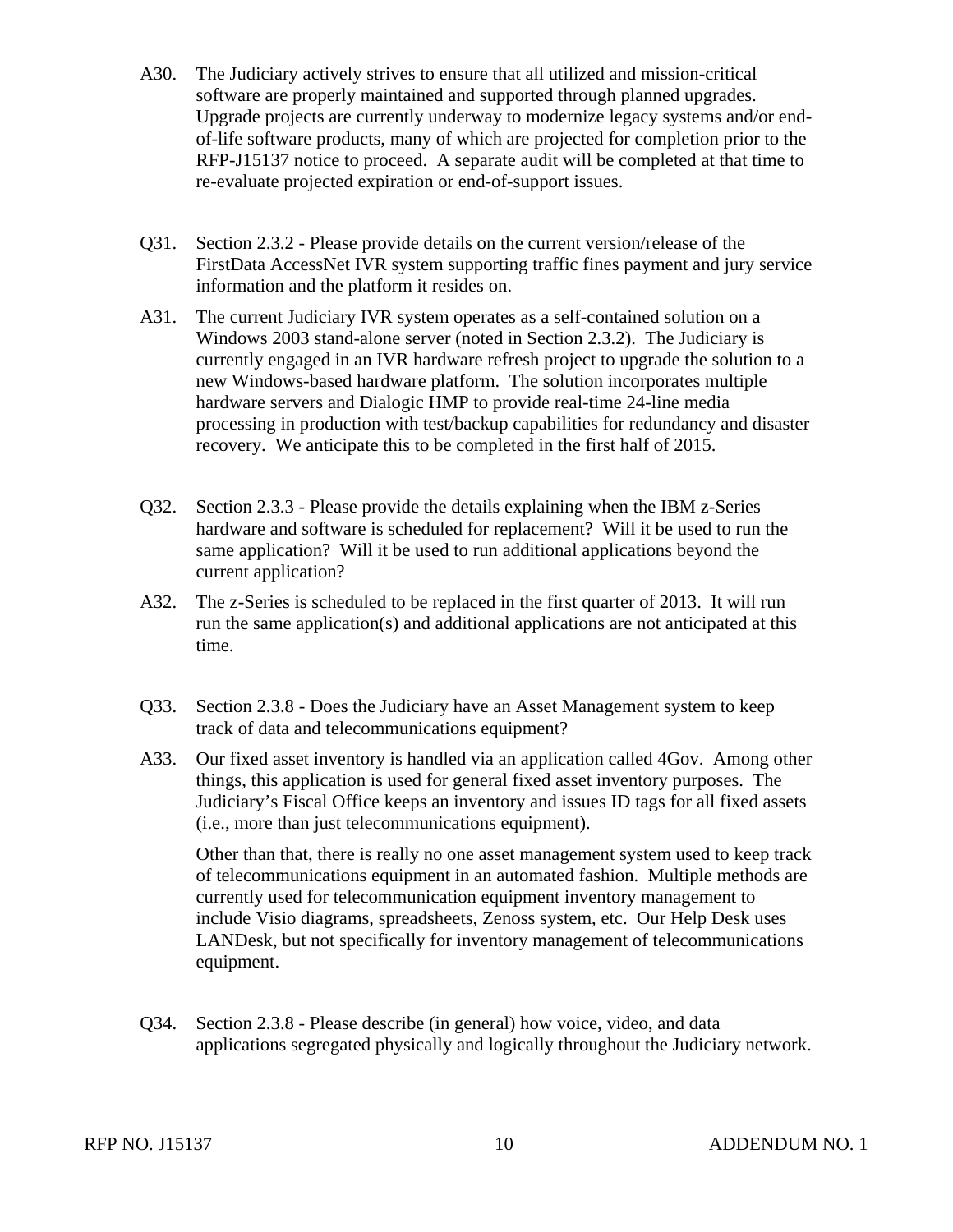A34. For network connectivity, there are two DS3's connected at the Judiciary's main data center at District Court. There is a DS1 connection installed at each of some thirty sites throughout the state.

In addition, there are NGN circuits from the State of Hawaii Information and Communications Services Division (ICSD) installed at the following sites:

- a. District Court Main Data Center
- b. Ronald T. Moon Judiciary Complex in Kapolei
- c. Maui Main Courthouse
- d. Hilo Main Courthouse
- e. Kona Main Courthouse
- f. Kauai Main Courthouse

VLAN's separate voice and data traffic. For the six sites listed above with an NGN circuit, data traffic is routed over the NGN circuit and voice traffic is routed over the DS1 circuit. At all other sites, voice, video, and data, route over the T1.

- Q35. Section 2.3.8 Has the Judiciary conducted data application traffic studies recently?
- A35. Yes, ITCD recently completed an internal Judiciary network assessment illustrating data-carrying capacity vs. typical usage patterns over particular circuits at particular locations of interest. The study used this baseline information to describe and extrapolate Judiciary Information Management Systems application data impacts and specifically address projected network impacts of a new District Court Criminal module deployment in December 2014 (and conversely, data application impacts by network traffic). ITCD monitoring continues as a normal operational function.
- Q36. Section 2.3.8 f Please describe the Judiciary's approach to Cisco Smartnet maintenance coverage: what components and/or software are or are not covered.
- A36. The Judiciary's Cisco Smartnet covers hardware and software to include:
	- a. Routers
	- b. Core Switch
	- c. Security (PIX), ASA
	- d. Wireless
	- e. VMware
	- f. VoIP servers
	- g. VoIP analog gateway
	- h. Unfied Communication Software Subscription
	- i. Video Surveillance server and cameras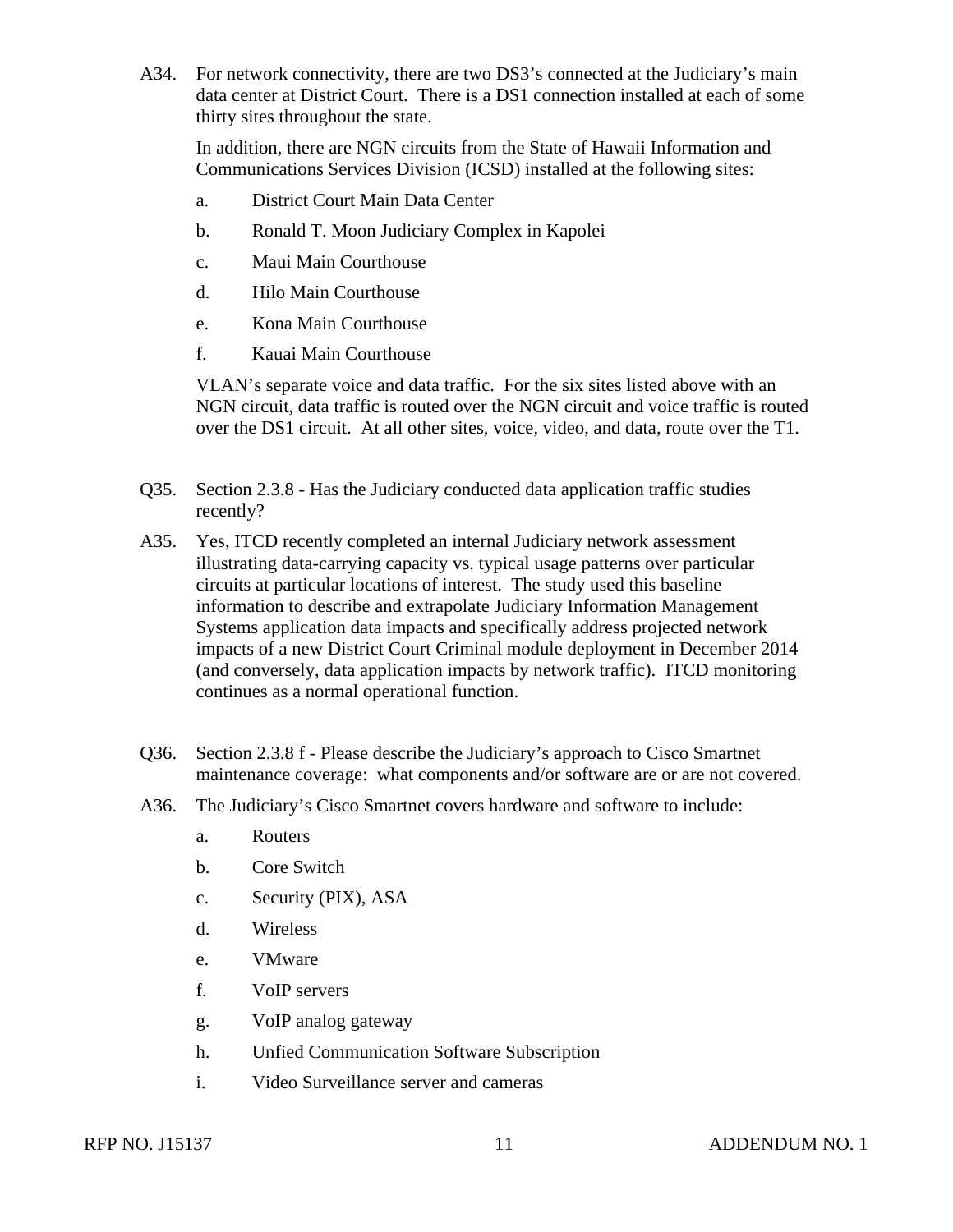The Judiciary does not subscribe to Cisco Smartnet for Catalyst Switches in each IDF and VoIP phone instruments. Instead, a small inventory of spare parts is maintained.

- Q37. Section 2.4.1 What is the nature and quantity of "other less critical infrastructure" not listed in section 2.3?
- A37. Critical infrastructure is that used for the day-to-day operations of the courts and would be supporting case management systems, jury system and telephone and network and could not suffer any significant downtime. Less critical infrastructure would be supporting the administrative functions of the Judiciary such as HR, Fiscal, administrative offices such as drivers education, the children's' justice center, probation, the Intranet server. These systems reside on SQL servers or the RS6000. Downtime of these systems would only affect internal operations and not the public, attorneys, prosecutors and public defender's office.
- Q38. Section 2.4.2 Please describe the infrastructure and products used to support the Judiciary's Centralized Call Manager System, IPCC, and Unity Voicemail.
- A38. The following are currently running on a Cisco UCS-C210M2-VCD2; two 2.66GHz Xeon E5640 CPU; 48GB RAM; shared 2TB HDD, VMware vSphere 5 Enterprise Plus.
	- 1. Cisco Unified Call Manager, system version 9.1.1.21020-1, Publisher
	- 2. Cisco Unity Connection, system version 9.0.1.10000-212, Publisher
	- 3. Cisco Unified CCX, system version 9.0.1.10000-100, Publisher
	- 4. Cisco Unified CCX, system version 9.0.1.10000-100, Subcscriber
	- 5. Informacast 9.1.1

The following are currently running on a second Cisco UCS-C210M2-VCD2; two 2.66GHz Xeon E5640 CPU; 48GB RAM; shared 2TB HDD, VMware vSphere 5 Enterprise Plus.

- 1. Cisco Unified Call Manager, system version 9.1.1.21020-1, Subscriber
- 2. Cisco Unity Connection, system version 9.0.1.10000-212, Subscriber
- 3. Cisco Unified Communications Manager IM and Presence, system version 9.1.1.21900-1
- Q39. Section 2.4.2 Please describe network monitoring and management platforms, products, and services in place currently.
- A39. The Judiciary uses Zenoss to monitor equipment connected to the network, and to provide status and event notification on a realtime basis.

Cacti is used to monitor the network and provide historical data.

Wire Shark is used for troubleshooting network issues.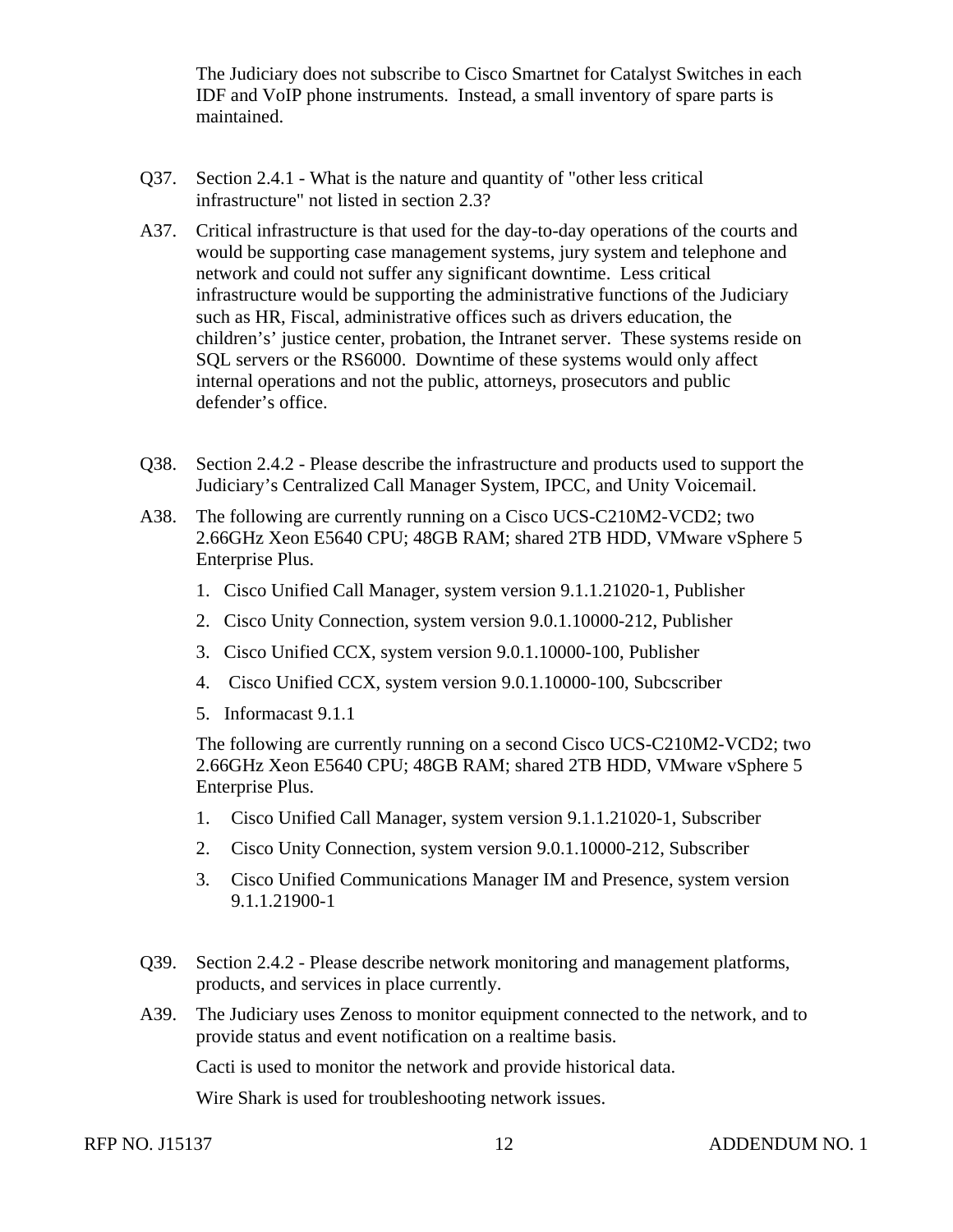ArcSight is used for security and event management

- Q40. Section 2.4.3 a Please provide examples of what you consider "larger updates or upgrade activities with high risks".
- A40. For the Judiciary, as with any large enterprise, "larger updates or upgrade activities with high risks" include any direct/indirect changes to or connection with the fundamental Production infrastructure and/or mission-critical IT functionality. Multiple internal and external stakeholders can be potentially impacted by any change. Risk is identified on a case-by-case basis depending on the nature of the change, number/nature of stakeholders affected, value of the proposed changes, and more. A recent JIMS Infrastructure example of a "large upgrade" includes the 2014 Oracle Database upgrade from version 9i to 11g which had the ability to affect all Judiciary stakeholders with tie-ins to the store data-sets. The Judiciary expects vendors to collaborate on a risk assessment and to provide best-practices in planning, policies, processes, and controls to help mitigate risk in any larger update, upgrade, or undertaking.
- Q41. Section 2.4.4 c Please provide an estimate of the volume of non-production support environments that ITSD maintains for Contractors (dev, test, training, etc.).
- A41. ITSD/JIMS currently provides multiple production-like Software Integration Testing, User Acceptance Testing, and Break/Fix Testing environments, as well as application developmental sandboxes, in parallel to the Production environment. Testing environments are contractor managed and reserved for the various testing efforts across internal and external/contractor teams.
- Q42. Section 2.4.5 a What is the definition of "key" CTMs (contract team members)?
- A42. "Key" CTMs would support critical infrastructure affecting the areas described in A37. Due to the impact on court operations key CTMs or their backups must be reachable and able to provide support within the 30 minutes allowed in section 2.2.16.a Response Times-Emergencies. Key CTMs would have a communications protocol to ensure that all other CTMs, the Judiciary OIC and other Judiciary IT staff were aware of emergencies, and as necessary to confer on the priority, the resolution, and immediate need for a resolution. During problem resolution CTMs would be responsible to review activities in their areas in case their activities were the cause of problems in other areas.
- Q43. Section 2.4.5 d The RFP calls for an onsite resource each day. What have been the typical tasks performed by this resource regarding networking and telecommunications?
- A43. Typical tasks are as follows:
	- a. Planning the onsite resource assists with the planning and implementation of products and services that will benefit the Judiciary.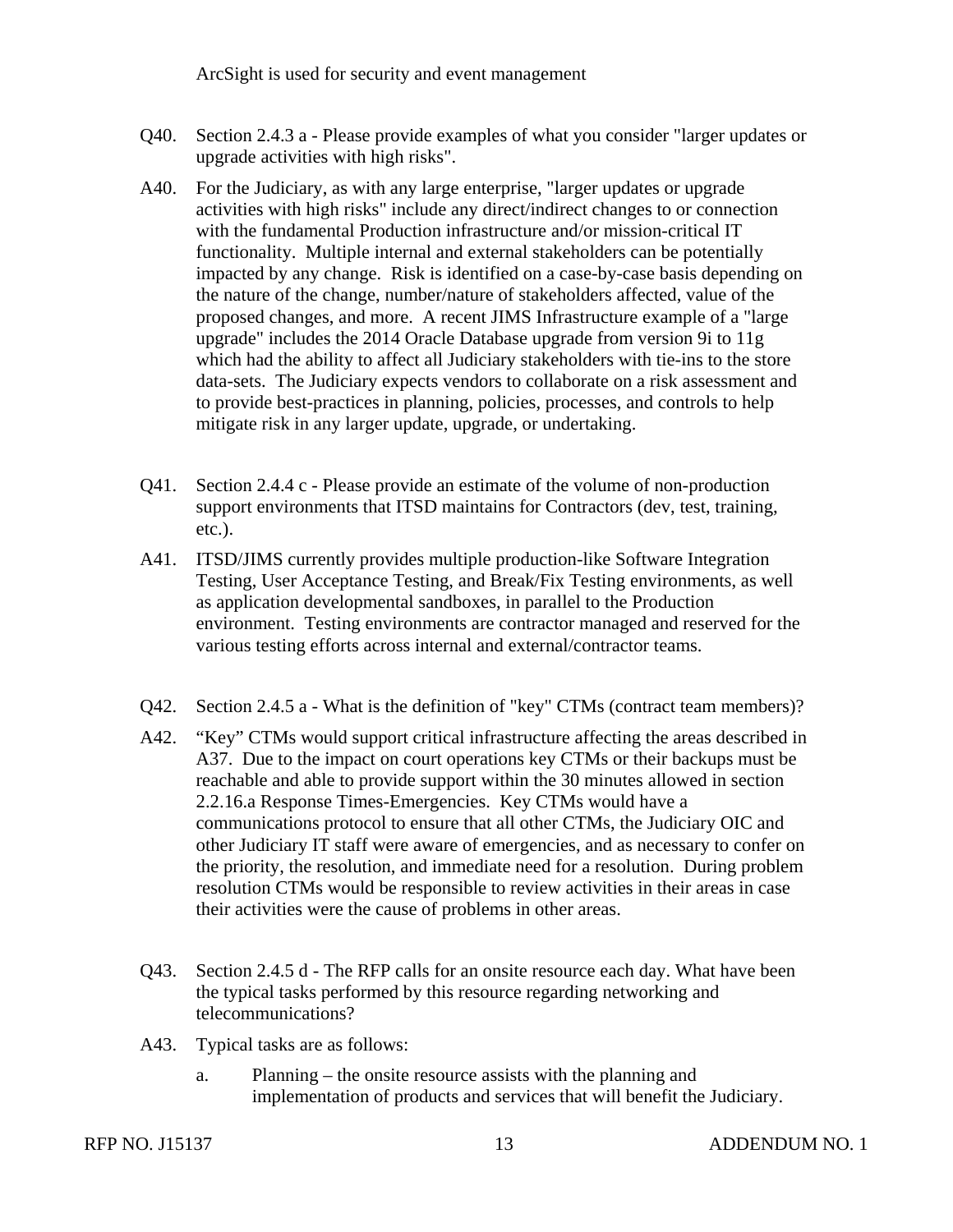These projects may to be alleviate current issues, to avoid potential issues, or to satisfy the needs of employees in the future. For example, with the increased use of video in our network, what do we need to do to prevent network traffic congestion (e.g., larger WAN bandwidth, upgraded routers and switches, etc).

- b. Installation assist Judiciary staff to install and implement hardware or software. A recent example of this is the deployment of the Cisco WebEx video conferencing system. The on-site resource assisted in getting the system installed, program software, make sure it is deployed to the end users in a satisfactory manner, and answer any questions going forward.
- c. Troubleshooting assist Judiciary staff in the event of an equipment outage, software issues, network issues, etc. An example of this is if a department complains of slowness in their daily online work, consultant will help to run traces to find out if it involves the network or any telecom related services.
- Q44. Section 2.4.5 f Please provide a sampling of "various" activities that would necessitate travel to the neighbor islands where remote access is not possible. How frequently would these activities occur on a monthly basis?
- A44. For Telecom:

The following list provides a sampling of activities that would require travel to the neighbor islands. Travel is dependent on the projects being implemented, which in turn is dependent on availability of funds. Travel may also be required in the event of an emergency outage.

- 1. Assist ITCD personnel in replacing core switches, edge switches, or routers. Hardware replacement may be required for emergency hardware failure or for equipment upgrades.
- 2. Assist ITCD personnel in configuring and testing core switches, edge switches, or routers when implementing new WAN connections or ISDN PRI connections. This may be necessary when the WAN or ISDN PRI vendor is changed.
- 3. Assist ITCD personnel in any activity related to the upgrade of our systems, some of which include CUCM, Cisco Unity voicemail, UCCX, etc.
- Q45. Section 2.4.5 d Please clarify the term "centers of excellence." Does this refer to vendor manufacturer support, where the Contractor will be expected to serve as a liaison between the vendor's center of excellence and the Judiciary for expert help, support and resources?
- A45. "Vendor manufacturer support" could serve as a center of excellence, especially where the consultant has a premium service arrangement with that vendor and would receive more timely responses or be able to reach more senior manufacturer staff more immediately. Essentially the Judiciary is looking for mechanisms where the CTMs can receive additional technical support beyond the manufacturers' standard web page knowledgebases. This could also be certified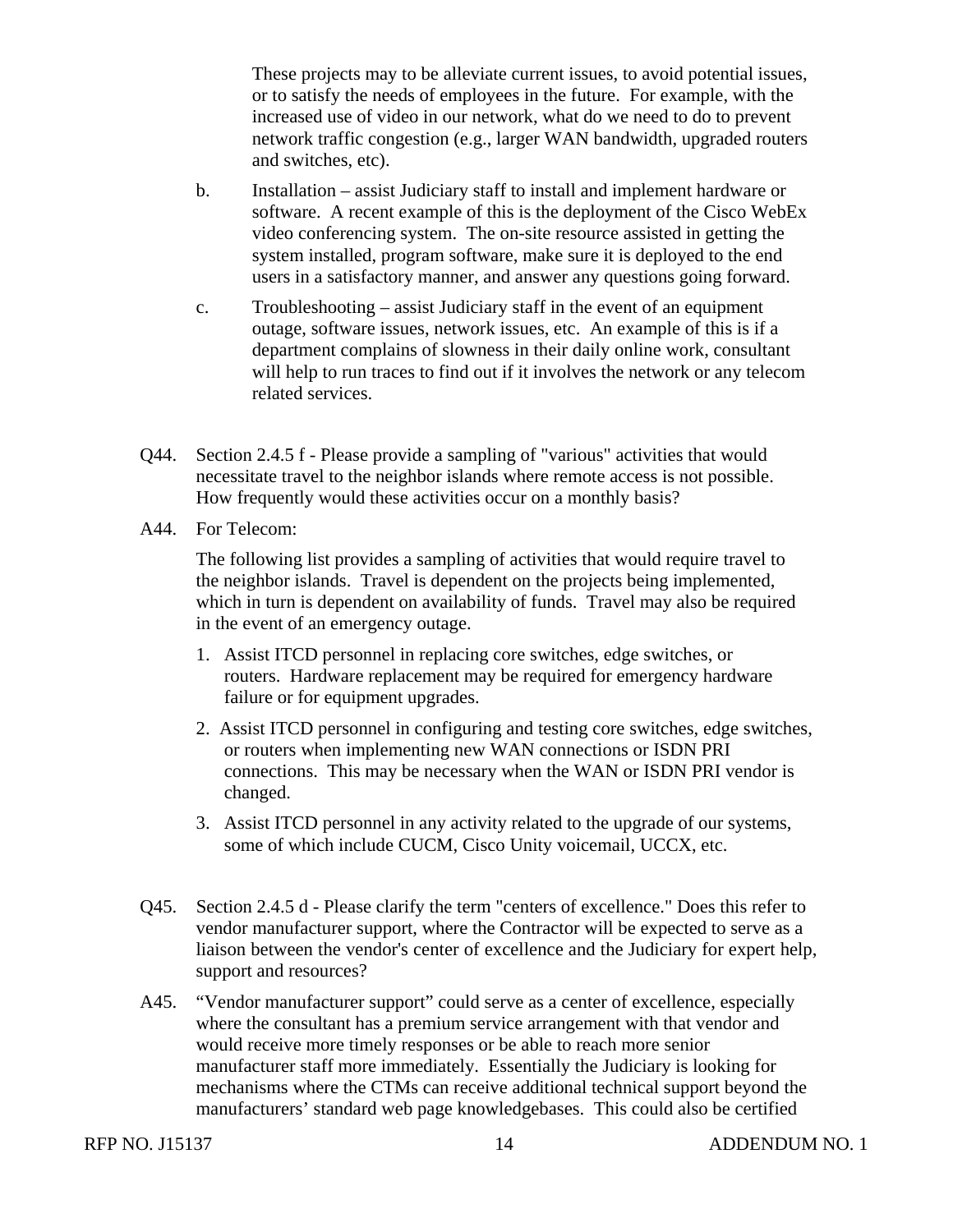or highly experienced staff internal to the consultant's organization that serve as an expert resources in the field.

Q46. Section 2.4.5 g - Please define the business critical infrastructure listed in section 2.3 that requires certified resources with significant years of experience.

A46. Oracle Cisco

Microsoft

- Q47. Section 4.2.12 a What is the anticipated period of overlap between contracts supporting the JIMS infrastructure (when will the current support and maintenance end)?
- A47. The three existing contracts for network, mainframe and JIMS infrastructure support will be extended to all end  $6/30/15$ . With a tentative notice to proceed on 4/1/15, the consultant would start the development of SOWs with the OIC. Note that the development of SOWs is at the consultant's cost (section 2.2.3). There is a potential 1-2 months overlap depending on timing of the contract award and the availability of funds and the status of critical projects. During this overlap period the consultant would need to create SOWs to familiarize themselves with the critical infrastructure and be ready to fully support on 7/1/15.
- Q48. Section 4.2.12 d Please provide a prioritized list of strategic projects that you are expecting to initiate and the estimated timeframe for the execution of these projects.

A48.

- 1. JIMS Case Management System ongoing until 2022.
- 2. Novell to Microsoft Active Directory conversion ongoing, but early phases
- 3. Network upgrade to MPLS not yet budgeted, but to be requested in the 2015 legislature.
- 4. Mainframe upgrade March –June 2015 contract start tentatively scheduled for March 1, 2015.
- 5. Video conferencing MCU replacement not yet budgeted, but to be requested in the 2015 legislature or through year end savings.
- 6. Kona Courthouse, Kapolei Administration building, and Office of the Public Guardian – listed on page 21, items 36-38. Not budgeted or fully budgeted, but to be requested in the 2015 legislature
- Q49. Section 4.2.13 When does the Judiciary anticipate the transition to occur for the Judiciary to support its IT infrastructure on its own and training to take place by this time?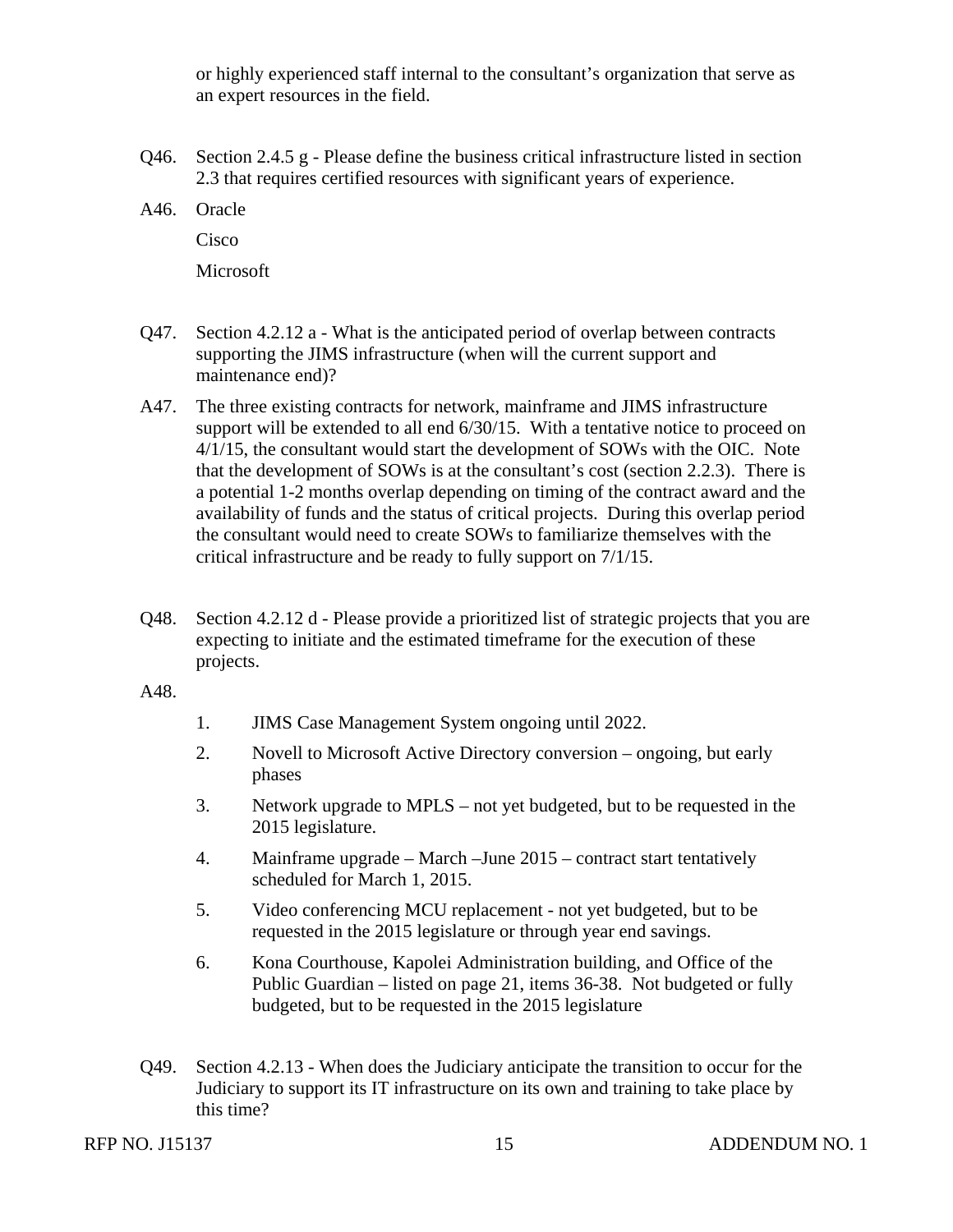A49. The Judiciary IT staff should be able to transition to support of the mainframe and network by end of the initial three year contract, but there is still a need for consulting and technical support. The JIMS project is approximately seven years away from completion and would require the consultant's infrastructure support during that period with limited infrastructure support from Judiciary IT staff.

# END ADDENDUM NO. 1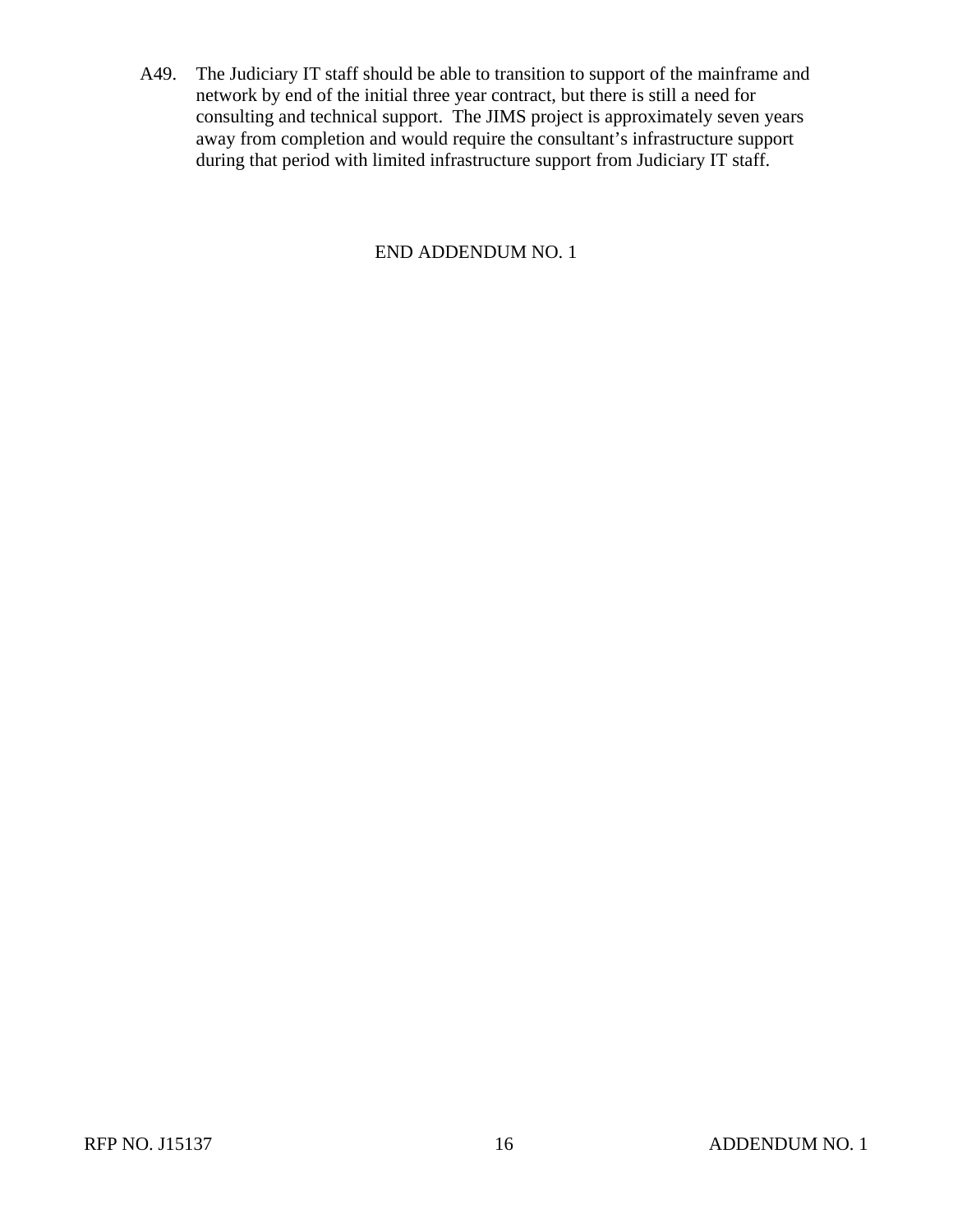**JUDICIARY INTERNET** 

JUD RFP NO J15137, ADDENDUM NO. 1 ANSWER FOR QUESTION 15.



**JUDICIARY**<br>LAN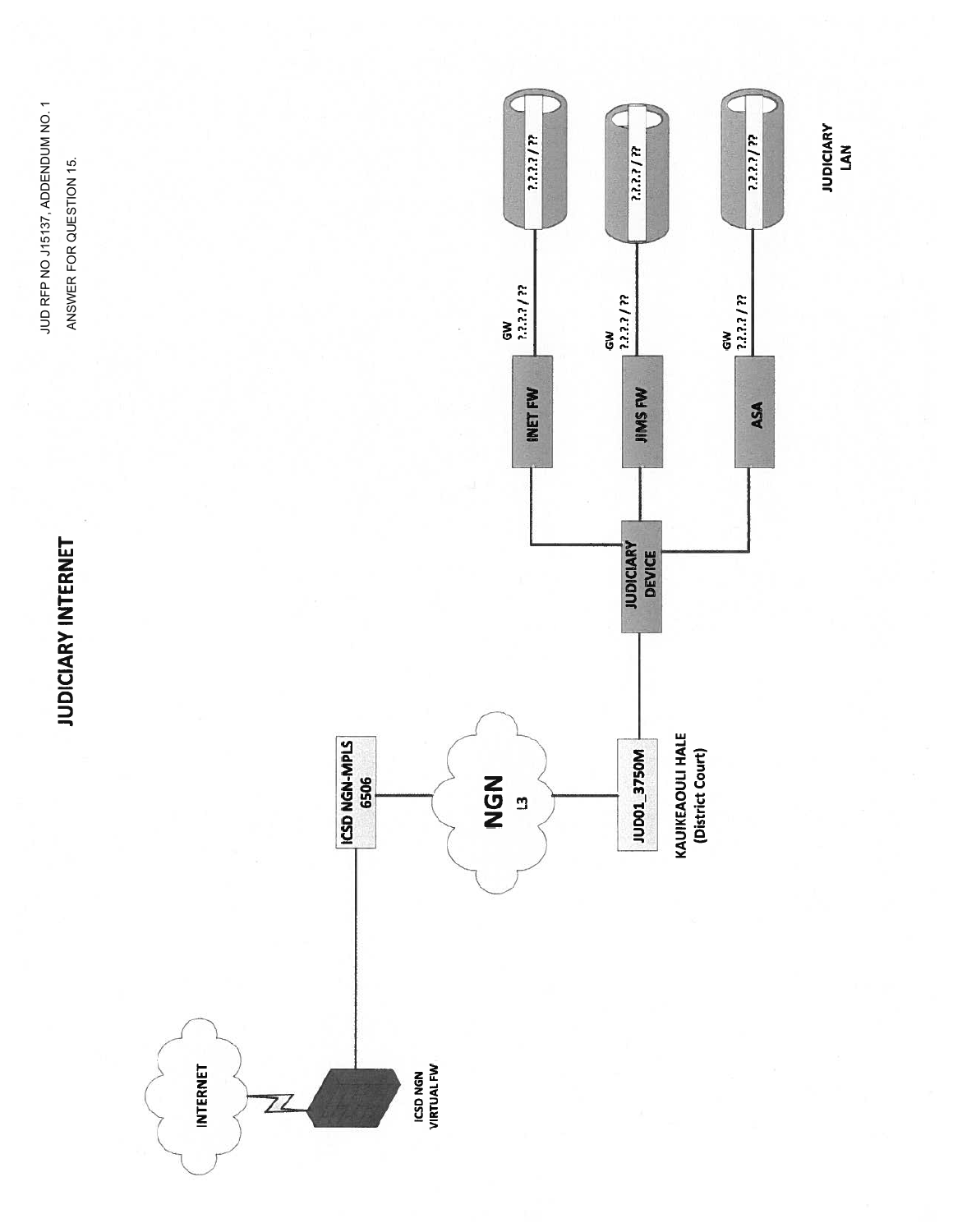

JUDICIARY – MAUI AND KAPOLEI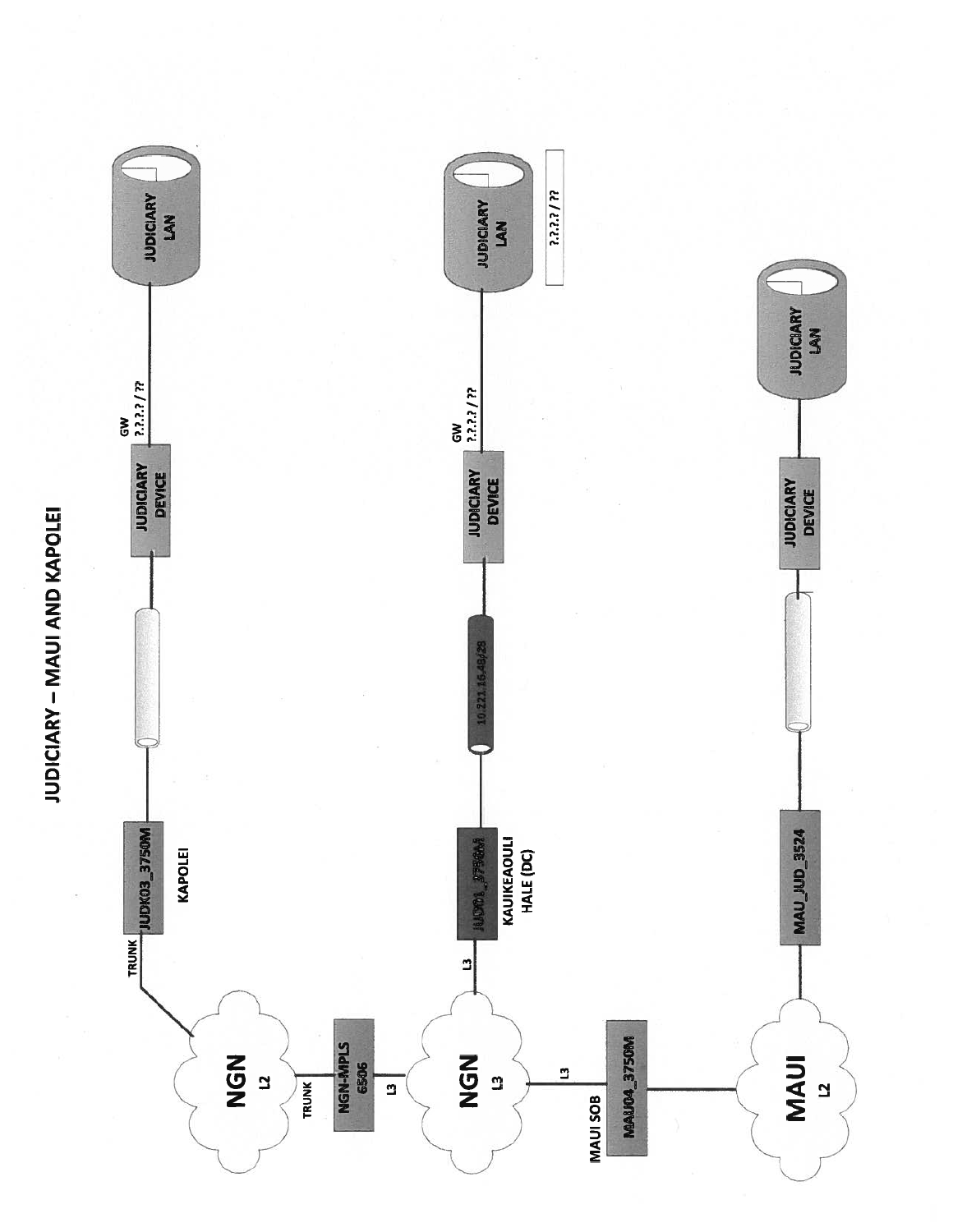JUDICIARY - HILO

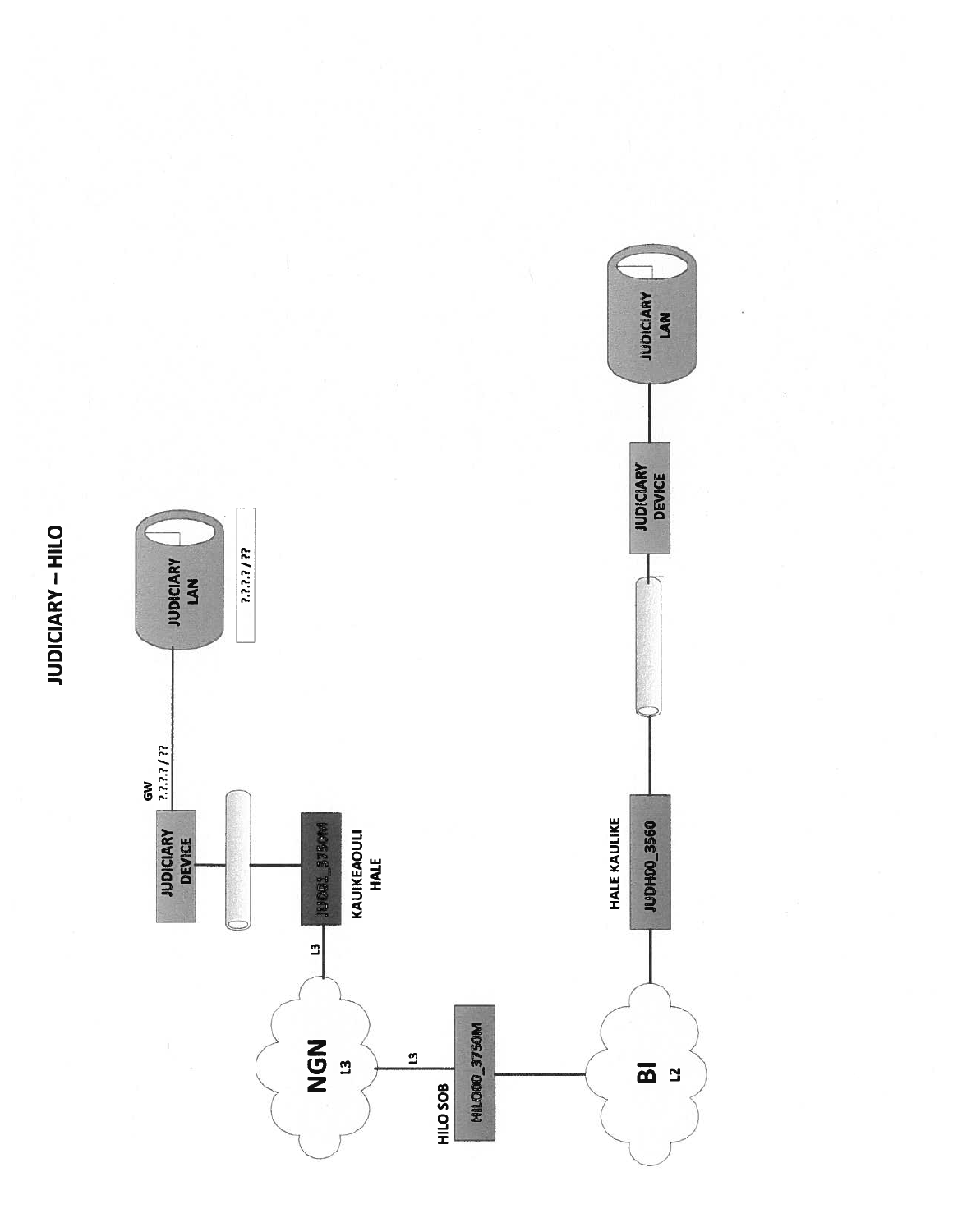